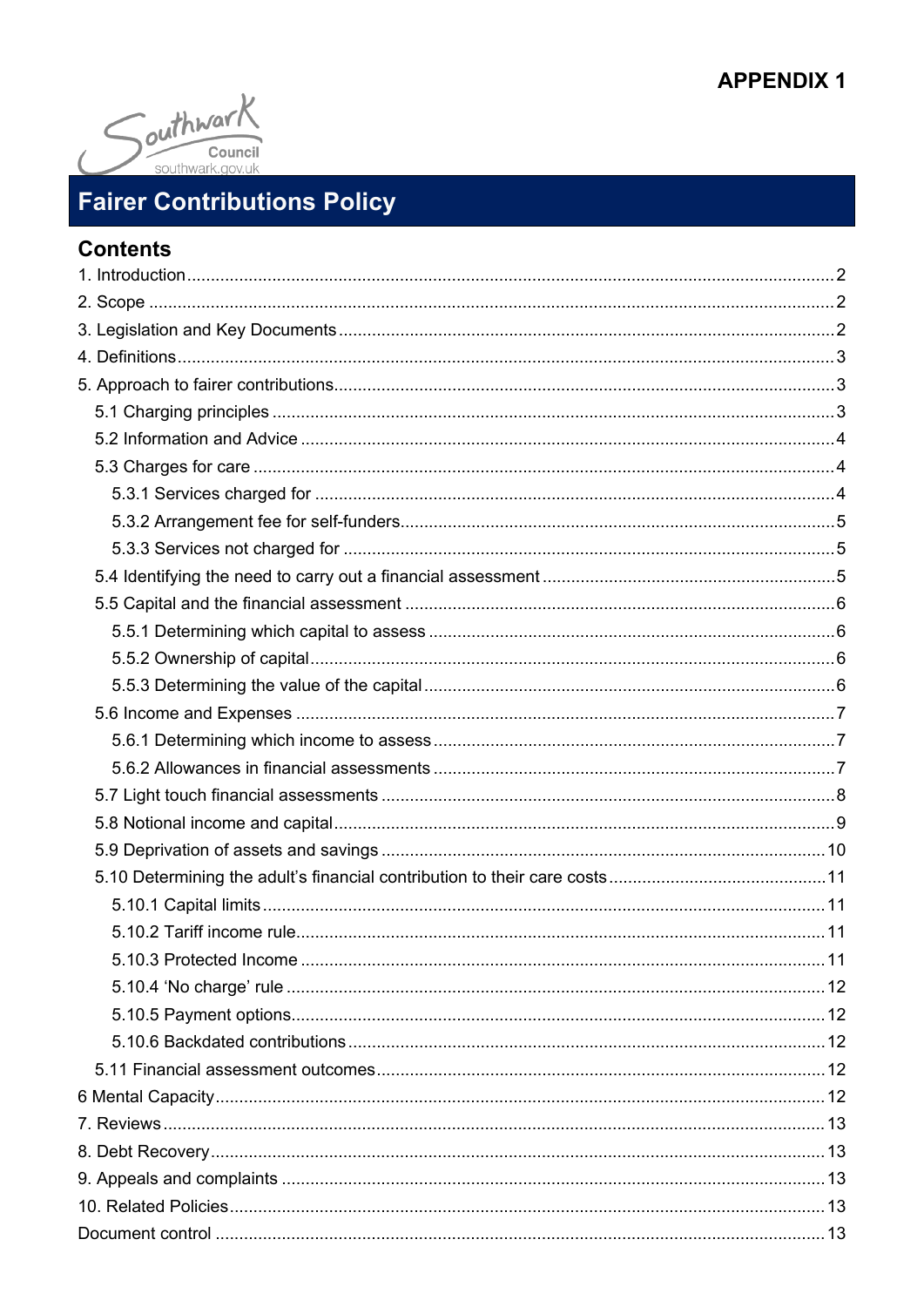## <span id="page-1-0"></span>**1. Introduction**

Southwark Council has a responsibility to ensure that adults in our local community who are unable to achieve everyday outcomes by way of a physical impairment, mental impairment, or illness, are able to achieve the outcomes that matter to them in life.

To ensure that we can afford to meet the needs of adults who receive support from adult social care, we will work with the individual to work out how much they can afford to contribute towards the costs of meeting their care and support needs.

Our aim is to complete a financial assessment with all service users. Where a financial assessment is not possible or disproportionate, we aim to complete a light touch financial assessment. If we are unable to complete a full financial assessment or light touch financial assessment, we will usually ask the adult to pay for the full cost of their care (see section 6 for details of how adults without mental capacity might be affected).

Following an assessment, if the value of their capital does not exceed the upper capital limit<sup>1</sup>, we will ask them to contribute to the cost of their care, provided that they have sufficient income. To ensure that the adult only pays what they can afford, we will assess their charge based on their individual circumstances.

When calculating what they can afford, we will consider:

- how much it costs to provide care and support to meet their needs. We will never charge more than the cost that we incur in meeting their assessed needs,
- what income they have access to.

If the adult owns capital in excess of the upper capital limit, we will ask them to meet the full cost of their care needs until the value of their capital reduces under the upper capital limit. This is subject to the deprivation rule (see section 5.7 for details).

## <span id="page-1-1"></span>**2. Scope**

This policy applies to adults with care and support needs, with the exception of adults:

- with Creutzfeldt-Jacob Disease,
- in receipt of aftercare services provided under section 117 of the Mental Health Act<sup>2</sup>.

We do not charge carers for the provision of services to meet their eligible needs.

All parts of this policy apply equally to charges for residential care services and non-residential care services, unless stated otherwise.

## <span id="page-1-2"></span>**3. Legislation and Key Documents**

- The Care Act 2014 & associated regulations
- Care and Support Statutory Guidance Issued under the Care Act 2014 (DOH)
- The Mental Capacity Act 2005
- The Mental Health Act 1983
- The Equalities Act 2010
- Regulation of Investigatory Powers Act 2000

<https://www.gov.uk/government/publications/care-act-statutory-guidance>

<sup>1</sup> For a definition of Upper Capital Limit, see Chapter 8 (Charging and Financial Assessment) of Care Act Statutory guidance

<sup>2</sup> See Top-Up policy for details of where a top-up charge may apply.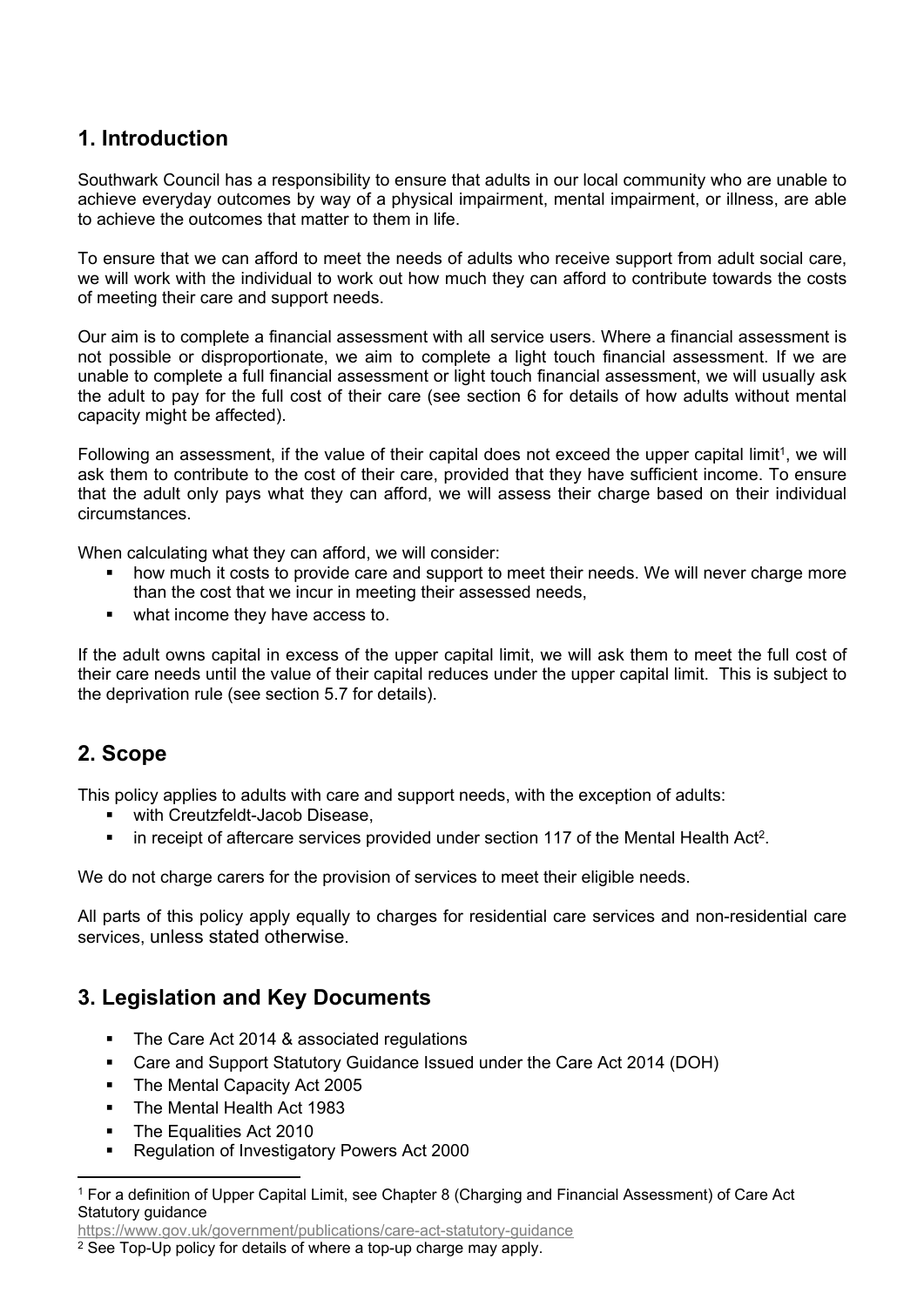- The Local Authority Social Services and National Health Service Complaints (England) Regulations 2009
- Welfare Reform Act 2012
- <span id="page-2-0"></span>Data Protection Act 2018 (which incorporates the General Data Protection Regulation)

## **4. Definitions**

Most of the terms in this document are explained in their own section. Further explanation is provided below for some terms that require a clear explanation of what they mean.

| Adult                                  | A person over the age of 18 who is in receipt of adult social<br>care services and for whom this policy applies.                                                                                                                                                                                                                                                                                         |  |  |
|----------------------------------------|----------------------------------------------------------------------------------------------------------------------------------------------------------------------------------------------------------------------------------------------------------------------------------------------------------------------------------------------------------------------------------------------------------|--|--|
| Arrangement fee                        | This is a fee that is charged to adults who are responsible for<br>the full cost of their care services and have asked the council<br>to arrange their care. This fee is not payable for residential<br>care, but if there is a deferred payment agreement in place,<br>additional fees may be payable under that scheme. These<br>other fees are explained in the deferred payment agreement<br>policy. |  |  |
| <b>Deferred Payment</b><br>Agreement   | A contract the adult with care and support needs (or their<br>legal representative) signs with the council, which gives the<br>council the ability to secure a legal charge on property, and<br>provides terms and conditions of the deferred payment<br>scheme.                                                                                                                                         |  |  |
| <b>Deferred Payment Scheme</b>         | A national scheme whereby people can delay paying for their<br>care and support, or part of it, until a later date, provided they<br>meet the eligibility for the scheme.                                                                                                                                                                                                                                |  |  |
| Deprivation of income or<br>capital    | This term is used when an adult has 'deprived' themselves of<br>an asset in order to reduce their liability to pay for care.<br>Where deprivation occurs, the council will treat the adult as if<br>they still had the asset, or in some circumstances, may<br>pursue the person who received the asset.                                                                                                 |  |  |
| <b>Financial assessment</b>            | This is a means-test to determine how much the adult should<br>contribute towards their care.<br>Financial assessments are<br>worked out as a weekly amount.                                                                                                                                                                                                                                             |  |  |
| Light touch assessment                 | A light touch (financial) assessment is a mini assessment that<br>takes place in cases where the council does not need to<br>complete a full financial assessment.<br>More information is<br>provided in section 5.7.                                                                                                                                                                                    |  |  |
| Notional income or notional<br>capital | Income or capital that the adult could claim if they applied for<br>it. The notional capital rule is also applied in cases where<br>deprivation has occurred.                                                                                                                                                                                                                                            |  |  |

## <span id="page-2-1"></span>**5. Approach to fairer contributions**

## <span id="page-2-2"></span>**5.1 Charging principles**

Our approach to charging for care and support is guided by the following principles –

We will:

- not charge adults with care needs more than we can reasonably expect them to pay,
- apply a robust and consistent approach to assessing contributions,
- have transparent processes, and clearly explain financial assessment implications,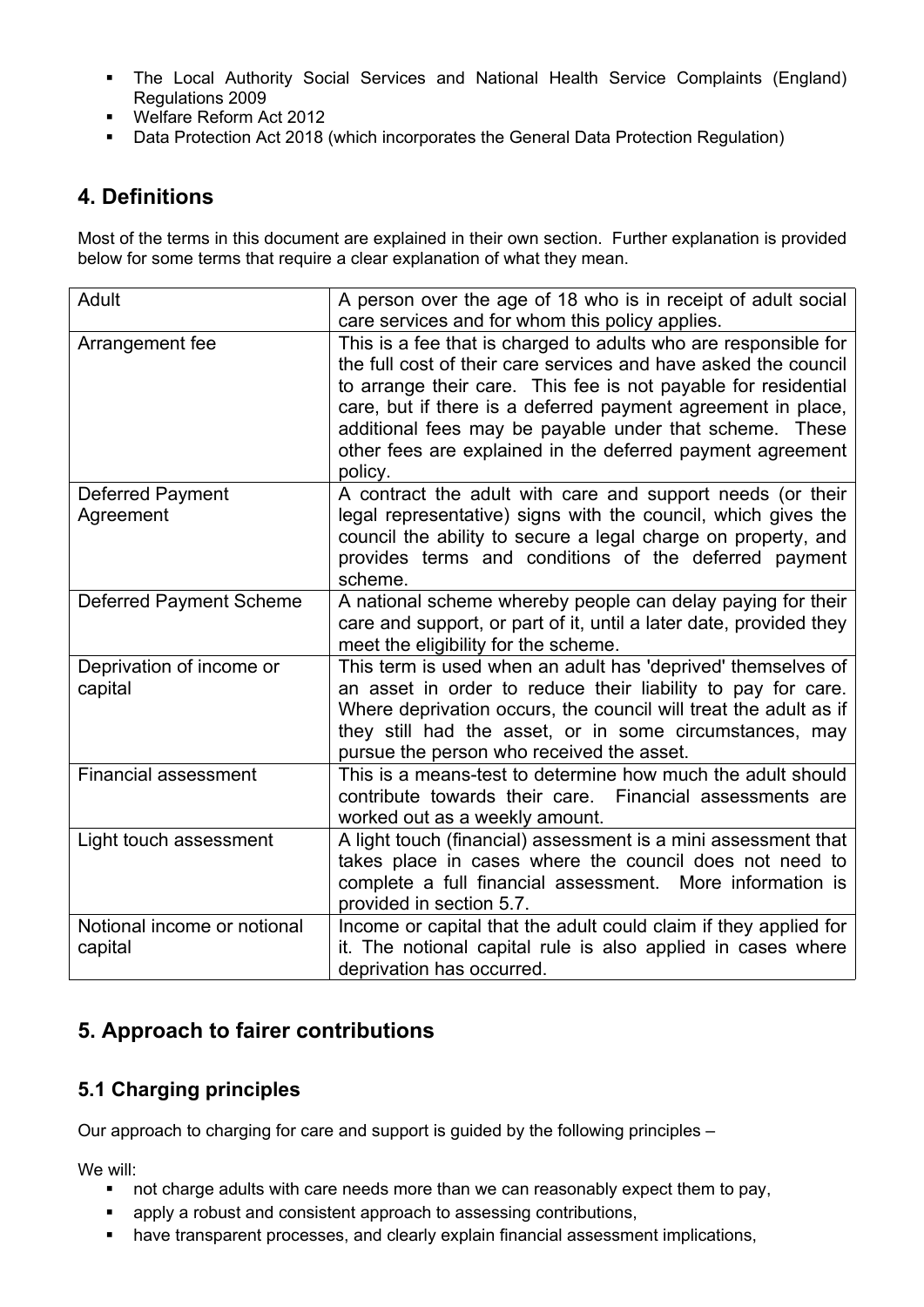- employ a person centred approach, and place the adult's wellbeing at the forefront of the process,
- incentivise employment, education and training,
- employ a sustainable approach.

## <span id="page-3-0"></span>**5.2 Information and Advice**

We will publish information on our approach to assessing and charging adult's with care and support needs, including clear information or signposting on:

- money management
- **•** benefits entitlement
- why and how we carry out financial assessments, including charging implications
- requesting support to meet eligible needs even when the adult must pay for their own care (including information on any costs incurred as part of this process)
- advice and support available to people making their own care arrangements
- income/capital we will include in the assessment, and capital/income we will disregard
- how we calculate the contribution, including information on protected and available income
- services that are chargeable
- methods of payment, including information on deferred payments and top-up charges
- independent financial advice
- care caps
- safeguarding and financial abuse

We will make information on our approach to charging available online and will be available in community languages and in accessible formats on request. We will also signpost individuals to independent financial advisors where independent advice is appropriate.

Social care staff conducting assessments must ensure that the adult with care needs (and those supporting them during the assessment) are adequately informed about the financial assessment process, and charging implications.

## <span id="page-3-1"></span>**5.3 Charges for care**

### <span id="page-3-2"></span>**5.3.1 Services charged for**

We charge for care related services, including (but not limited to) –

- 
- Homecare Transport
- Meals at home/day centres **Community Support**
- 
- 
- Telecare **Respite Care Respite care** 
	-
	-
- Day centre attendance Services purchased via a Direct Payment
	- Long term residential home placements **Long term nursing home placements**

We review the cost of services annually in order to ensure that the services are sustainable and offer good value for money. In some cases, changes to the cost of services provided will affect how much the adult is expected to contribute towards their care services.

There is a presumption that any adult care services not referred to above, or those that may develop in the future will be chargeable under this policy unless:

- Southwark Council has chosen to exercise its discretion not to charge, or
- **Where that service is exempt under statute.**

Where an adult going into a care home chooses accommodation that costs more than the council will fund, a Top Up will normally apply. In limited circumstances, the adult can pay their own top up, but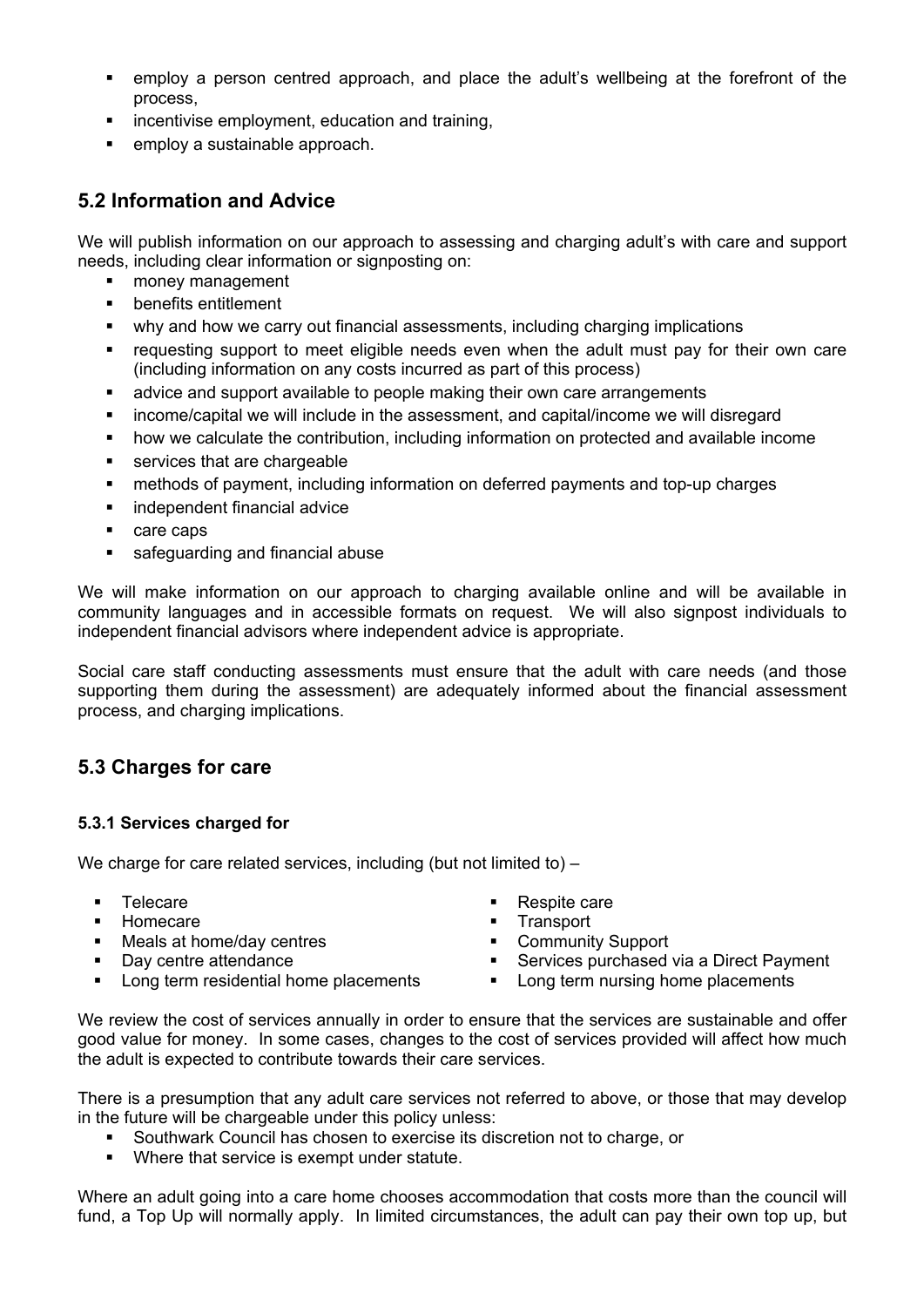normally the top up is paid for by a third party, such as a relative. Please see our Top Up policy for more information.

### <span id="page-4-0"></span>**5.3.2 Arrangement fee for self-funders**

Adults who are responsible for the full cost of their care services in the community and who ask the council to arrange their care will be charged an arrangement fee of £200. This fee is initially payable when services begin and where there is a significant change of circumstances.

The fee is charged to cover administrative costs involved in making arrangements for self-funders. The fee is payable even if the adult receives care for part of the year.

This fee was introduced on 01 April 2020. Adults who were self-funding their care prior to this date will not be asked to pay any retrospective fees, but will be charged the fee where there is a significant change of circumstances.

The arrangement fee will not be applied in cases where the adult is only in receipt of the Telecare alarm service, as charging this fee would be disproportionate to the level of service. Should the adult begin to receive other chargeable services at a later date, and if the adult continues to be responsible for the full cost of their care, the arrangement fee will be payable from the date that the additional services began.

### **Examples of when the fee will apply to existing adults**

We would apply the arrangement fee for an existing service user in circumstances such as:

- Moving from single handed to double handed care,
- Increase in care package significantly such as from one hour per day to four hours per day
- Service user previously only in receipt of an alarm service, is allocated a personal budget to meet their needs.

Arrangement fees are payable irrespective of the adults mental capacity. Arrangement fees cannot be deferred and are payable upon presentation of an invoice.

### <span id="page-4-1"></span>**5.3.3 Services not charged for**

We will not charge for the following services –

- Aids and minor adaptations that cost under £1000.
- Up to 6 weeks of Intermediate or Reablement care services,
- Care and support to meet the needs of adults with Creutzfeldt-Jakob disease,
- After care services provided under section 117 of the mental health act 1983<sup>3</sup>,
- Services the NHS is under a duty to provide (including Continuing Healthcare and the NHS contribution to Registered Nursing care),
- Services we are under a duty to provide under other legislation,
- Assessment of needs and care planning.

## <span id="page-4-2"></span>**5.4 Identifying the need to carry out a financial assessment**

Where an adult is in receipt of one or more chargeable care service, we will usually offer a full financial assessment to work out the person's ability to contribute. In some circumstances we may carry out a 'light touch' assessment instead, which will normally happen in the following circumstances:

- when the adult chooses not to disclose their full financial details but would like us to meet their care needs,
- when we charge a small *I* nominal amount for a service which the adult is clearly able to meet and carrying out a financial assessment would be disproportionate,

<sup>&</sup>lt;sup>3</sup> We do not charge for core services, but where a top-up applies the adult may be charged accordingly. See Top Up guidance for more information.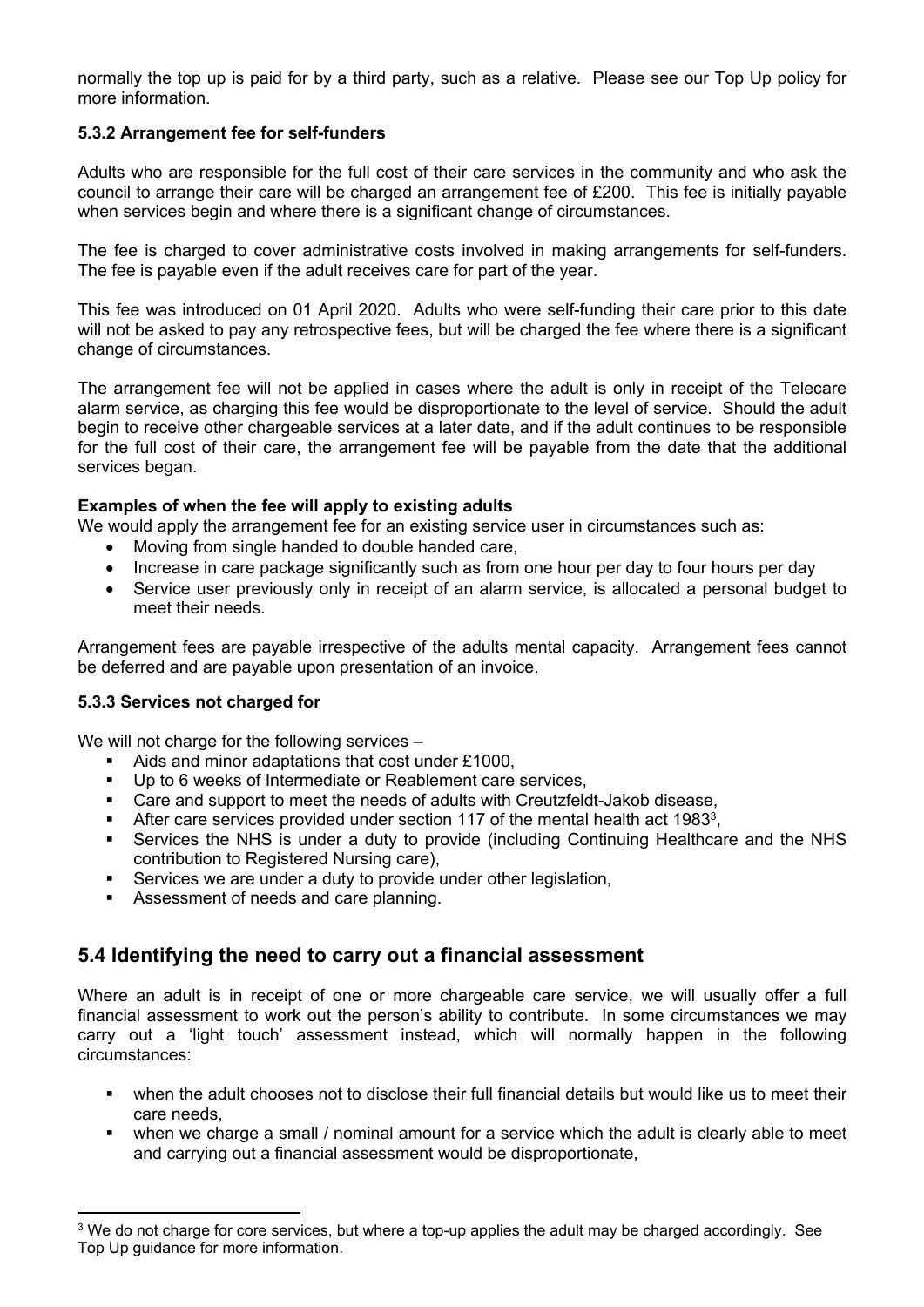where the adult is in receipt of particular state benefits which demonstrates that they would not be able to contribute towards their care and support costs.

We will notify adults of the outcome of their financial assessment or light touch financial assessment. If we have completed a light touch financial assessment, we will offer them the opportunity to complete a full financial assessment.

If we have been unable to complete both a full financial assessment and a light touch financial assessment, we will asses the adult as having the ability to pay for the full cost of their care and support and will charge them on this basis.

If the service user subsequently chooses to engage with the council, we will review their case if based on the evidence that they present.

## <span id="page-5-0"></span>**5.5 Capital and the financial assessment**

### <span id="page-5-1"></span>**5.5.1 Determining which capital to assess**

We will follow statutory guidance<sup>4</sup> which provides information on types of capital that should be:

- treated as income instead of as capital, or
- be included in full in the financial assessment, or
- be partially disregarded, or
- **•** be fully disregarded, or
- be disregarded for a fixed period of time.

Some types of capital are treated differently depending on the adult's care setting. For example, an adult who lives in the property that they own will have the property disregarded (ignored) in a financial assessment, but if that adult goes into residential care, that property may be included.

### <span id="page-5-2"></span>**5.5.2 Ownership of capital**

If there are concerns about the ownership of the capital, we will seek documentary evidence to verify who the capital belongs to. For jointly owned capital (such as a joint bank account or a jointly owned property), we will split the total value in equal shares between the joint owners (unless there is evidence that they own an unequal share).

If the adult is the legal owner of a property, but they do not have rights to any proceeds from the sale (i.e. they are not the beneficial owner), then we will not treat the property as capital. This is subject to the deprivation rule (see section 5.10)

In all circumstances, if there is doubt as to the true ownership of capital, then we will request evidence. In cases where a bank account is in joint names only for ease of administration of the adult's money, all of the capital in that account will be treated as being owned by the adult.

### <span id="page-5-3"></span>**5.5.3 Determining the value of the capital**

The adult or their representative is responsible for providing accurate information on the amount and types of capital they hold. In some cases, we can determine the value of capital by checking with National Savings and Investments (NS&I), or by checking property prices online.

Capital which is not immediately available to the adult, for example National Savings Bank investment accounts, will be taken into account at its face value. The amount included in the financial assessment may need to be adjusted when the capital becomes available or where the value is confirmed. If the adult chooses not to realise the capital (i.e. they reinvest it), the value will be reassessed at regular intervals, usually annually.

If the value of the capital is not immediately obvious, we will value it based on either the current market value, or the surrender value of the property (whichever is highest) minus –

<sup>4</sup> Care and Support Statutory guidance, Annex B – Treatment of capital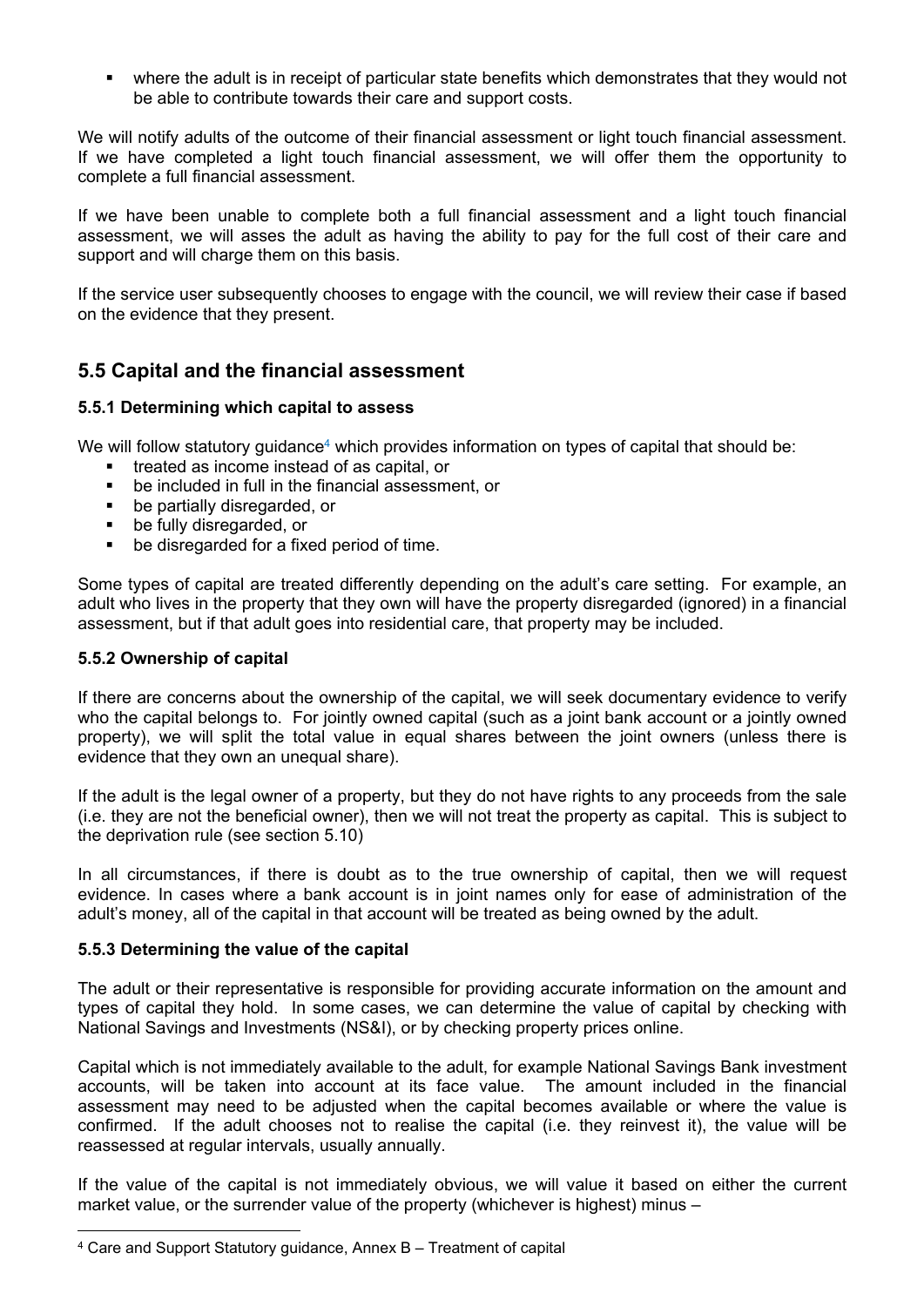- 10% of the value if there are actual expenses involved in selling the asset, and
- any outstanding debts secured against the asset (for example a mortgage).

If there is a valuation dispute, we will seek a precise valuation from a professional valuer except where it is clear that the value will not take the total value of their capital above the upper capital threshold. It will not be necessary to obtain a precise valuation if the adult and the council agree that the net value of the capital exceeds the upper capital limit, or falls below the lower capital limit.

We will follow statutory quidance<sup>5</sup> on how to deal with assets held abroad.

## <span id="page-6-0"></span>**5.6 Income and Expenses**

#### <span id="page-6-1"></span>**5.6.1 Determining which income to assess**

We will follow statutory guidance $6$  which provides information on types of income that should be:

- treated as capital instead of as income, or
- be included in full in the financial assessment, or
- be partially disregarded, or
- be fully disregarded, or
- be disregarded for a fixed period of time.

Where an adult is in a care home and has a spouse or civil partner who is not living in the same care home and is paying half of the value of their occupational pension, personal pension or retirement annuity to their spouse or civil partner, the council will disregard this payment. The council can only disregard 50%. Advice will be given to the adult to confirm that if the spouse or civil partner is on means-tested benefits; their benefit entitlement will be affected by this payment. This allowance does not apply to state retirement pensions.

We will help the adult maximise their income by highlighting any benefits they are eligible to claim. All eligible benefits can be included in the adult's financial assessment. See 5.8 Notional Income and Capital for more information on how the council treats potential income as notional income.

#### <span id="page-6-2"></span>**5.6.2 Allowances in financial assessments**

Apart from allowances made in respect of protected income (see 5.9.3 below), we will make some allowances based on the adult's circumstances. Broadly, there are two types of allowances we can make:

#### **Housing costs (for adults living in the community)**

Some household costs that the adult incurs can be allowed in the financial assessment. Examples are:

- Council Tax that they pay (i.e. Council Tax net of Council Tax Reduction)
- Rent (net of any Housing Benefit). If the adult lives in a communal setting and has lighting or heating included in rental charges, these elements are not allowed for as they form part of normal daily living costs
- **Mortgage repayments**
- Service charges
- Ground rent

### **Housing costs (for adults in residential care)**

The same housing costs above can be allowed for adults in residential care. In addition, we will allow nominal gas / electric costs if the property is left vacant. For long term placements, we allow housing costs for the first 6 weeks of the placement. For short term placements, we allow housing costs for the duration of the placement.

<sup>5</sup> Care and Support Statutory guidance, Annex B – Treatment of capital, Paragraphs 20 to 22

 $6$  Care and Support Statutory guidance, Annex C – Treatment of income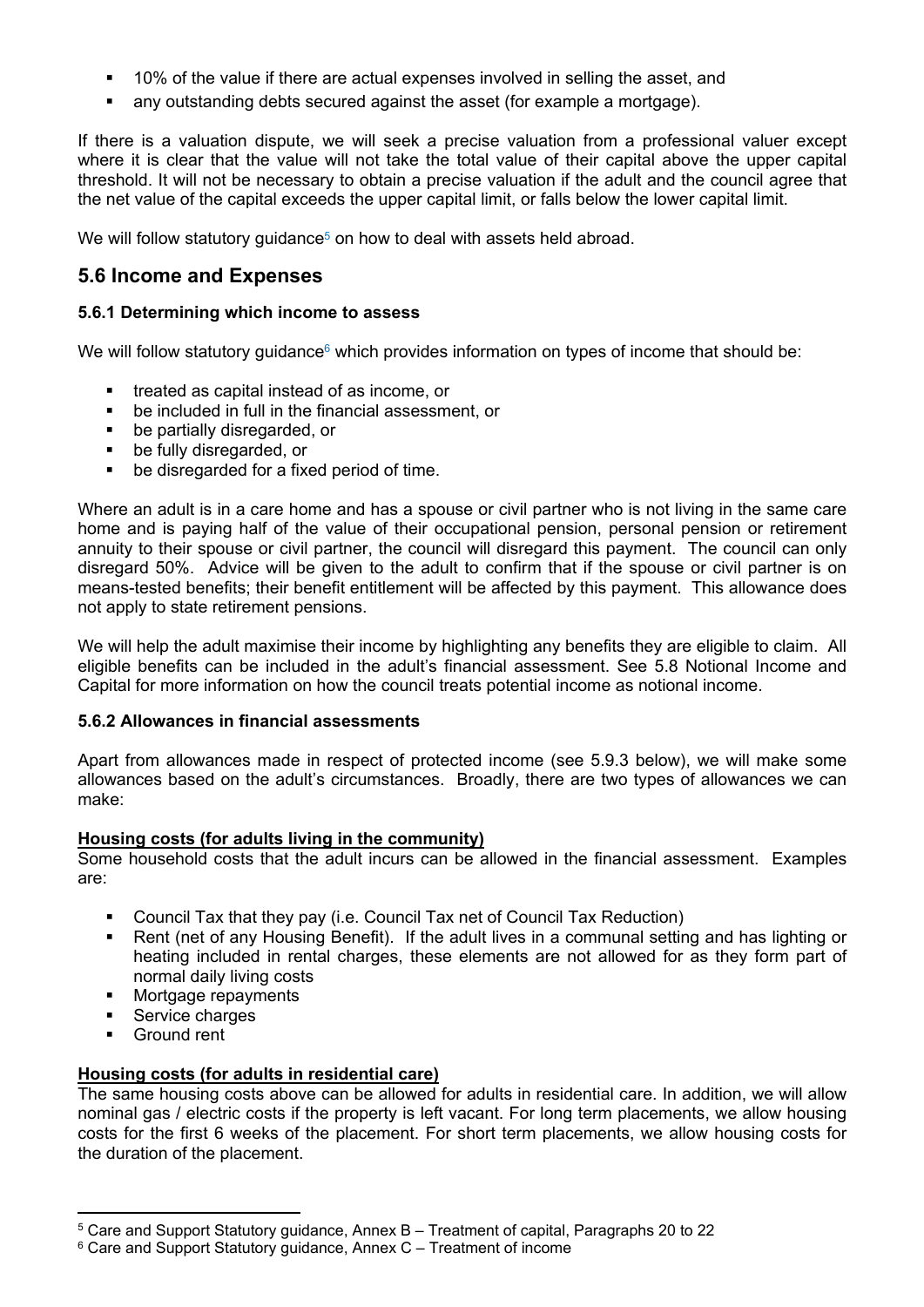Housing costs that we allow are reduced if the property is occupied by a non-dependent. The amount allowed will be the cost divided by the number of non-dependent adults living in the property.

If the adult owns the property and it is left vacant after they enter residential care, housing costs can continue to be allowed after the first 6 weeks if requested by the adult. If the adult does not own the property, it is assumed that the property should be vacated and so further housing costs will not normally be allowed.

#### **Disability Related Expenses**

A disability related expense (DRE) is an expense that the service user incurs as a result of having a disability. Whilst there is not a defined list of these, statutory guidance does provide some examples. Generally, expenses that are considered to be normal costs of daily living will not be considered as a disability expense. Expenses will also not normally be allowed if the council is already meeting the particular need of the adult that the expense relates to.

If the adult claims expenses of more than £20 per week, then this will trigger a review by a senior team member to ensure fairness and consistency.

When a full DRE assessment is done, the way expenses are calculated differs depending on the nature of the expense. This is explained below:

- **Regular ongoing costs** these costs are converted to weekly amounts, and usually allowed in full. Some expenses may be capped if cheaper alternatives are available to the adult.
- **One-off equipment purchases** these costs are allowed over the expected lifetime of the equipment. For example, if a piece of equipment is expected to last one year, we will spread the allowance we make in the assessment over one year (52 weeks). Therefore, if the cost of the equipment was £520, the council would allow  $£10$  per week in the financial assessment  $(E520 \div 52$  weeks = £10 per week). If cheaper alternatives are available, the council will only make an allowance for the lower cost.
- **Extra heating costs** Normal gas and electricity usage is not considered a disability related expense in a financial assessment as these are normal costs of living. If the adult has high heating costs because of a disability, the council will make an allowance for the extra cost. This is worked out by comparing the adult's annual gas / electricity costs, and comparing with the average for that type of property. The difference between the two will be allowed in equal weekly amounts. If there is more than one adult receiving care living in the same property, the excess amount is shared equally between each adult. If the adult has a cheaper tariff available to them, the council will calculate the excess based on the cheaper tariff and not on what the adult is paying.
- **Extra water costs** normal water charges are not considered to be disability related as they are normal costs of living. If the adult has a metered connection and has high water charges because of a disability, the council will make an allowance for the difference between what they pay and the average cost.
- **Future costs** the council will not make an allowance for any future costs (items or services that have not yet been paid for) unless there are exceptional circumstances that warrant making such an allowance. These costs will only be allowed as part of the appeals process.

## <span id="page-7-0"></span>**5.7 Light touch financial assessments**

Conducting a light touch financial assessment usually involves gathering data from various different sources, such as from the DWP. If there is sufficient information available from these sources, then this information is put together to calculate a light touch financial assessment. Light touch financial assessments are calculated in the same way as a full financial assessment.

Usually, a light-touch financial assessment will be possible if:

- the adult has already told the council that they have more capital than the upper capital limit
- the adult does not have recourse to public funds
- the adult is in receipt of means-tested benefits.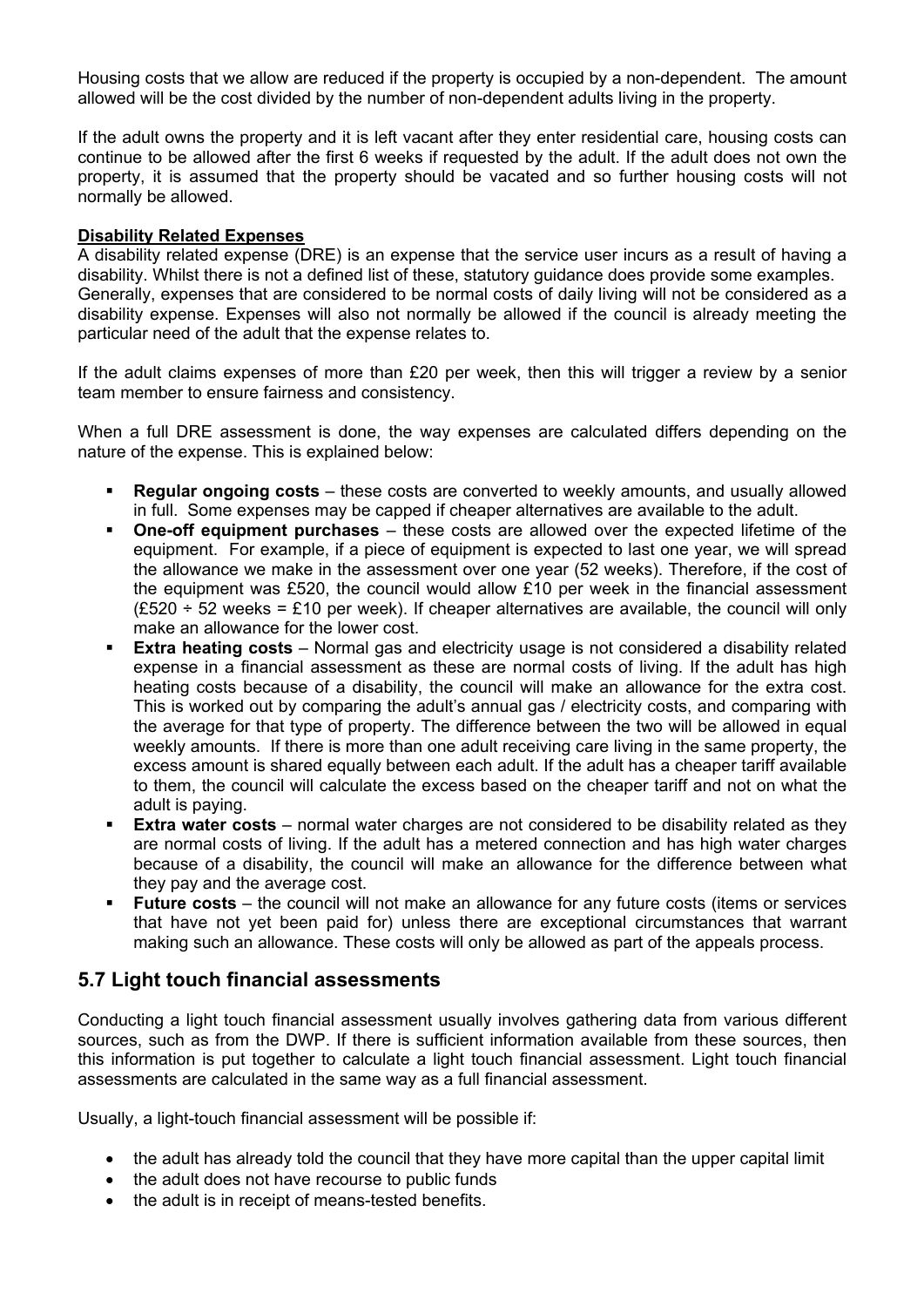Apart from the DWP, other sources of information that the council can use are shown below. This list is not exhaustive and other sources may be used from time to time.

- Housing department
- Housing benefits and council tax records
- Electoral register (open version only)
- HM Land Registry
- Any previous financial assessments or social care records

When a light touch assessment has been completed, the council will let the adult know that they can request a full financial assessment at any time. There are evidence requirements for a full financial assessment and the adult will need to provide evidence to support the whole length of their claim (i.e. backdated evidence if the adult asks for a backdated financial assessment).

The council does not have any right to approach banking institutions, investment firms or private / work pension providers for information to complete a light touch assessment. Therefore, if the adult does not get a means-tested benefit, the likelihood of the council being able to complete a light touch assessment is reduced.

## <span id="page-8-0"></span>**5.8 Notional income and capital**

We will consider notional income or capital when conducting financial assessments. These may include:

- **EXEC** income that is due, but has not been received;
- income or capital available on application;
- income or capital the individual has deliberately deprived themselves of to reduce the amount they are liable to pay for their care (see section 5.10);
- a person of retirement age has a pension plan, but has not purchased an annuity or arranged a draw down of the maximum annuity that would be available.

We will not treat the following sources of income as notional income –

*Figure 1* 7

- A. Income payable under a discretionary trust,
- B. Income payable under a trust derived from a payment made as a result of a personal injury where the income would be available but has not yet been applied for,
- C. Income from capital resulting from an award of damages for personal injury that is administered by a court,
- D. Occupational pension which is not being paid because:
	- (i) The trustees or managers of the scheme have suspended or ceased payments due to an insufficiency of resources; or
	- (ii) The trustees or managers of the scheme have insufficient resources available to them to meet the scheme's liabilities in full.
- E. Working Tax credit

Notional income is treated as if it were actual income. Notional income will be calculated from the date it could be expected to be acquired if an application were made. If we include notional capital in the adult's financial assessment, we will reduce the sum of the notional capital weekly, by the difference between the weekly:

- charge the adult is paying for their care, and
- the rate the adult would have paid if the notional income were not applied.

We follow statutory guidance on the treatment of capital. Examples<sup>8</sup> of how we will treat notional capital and income are outlined below:

### **Example of notional income**

<sup>7</sup> Care and Support Statutory guidance, Annex C – Treatment of income

<sup>8</sup> Care and Support Statutory guidance, Annex C – Notional income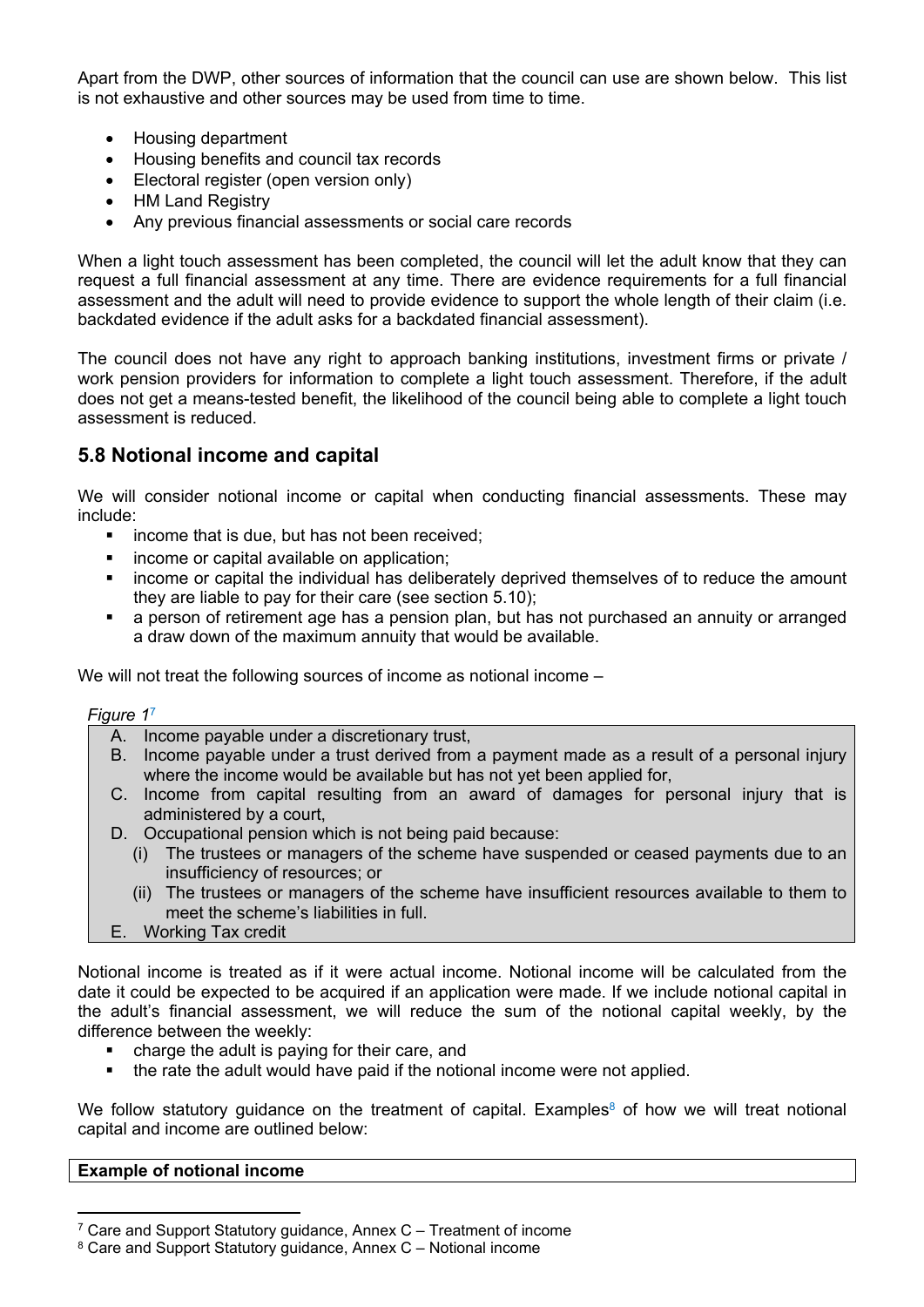Andrew is 70 and is living in a care home. He has not been receiving his occupational pension to which he would have been entitled to from age 65. After contacting his former employer, they state Andrew will be paid the entire pension due from age 65. The local authority can therefore apply notional income from age 65.

### **Example of notional capital**

Hayley is receiving care and support in a care home. She is assessed as having notional capital of £20,000 plus actual capital of £6,000. This means her assets are above the upper capital limit and she needs to pay the full cost of her care and support at £400 per week.

The notional capital should therefore be reduced by the difference between the sum Hayley is paying (£400) and would have paid without the notional capital (£100).

If she did not have the notional capital it would not affect her ability to pay. This is as she has an income of £120.40 and a personal allowance of £24.40 per week and would therefore be assessed as being able to pay £100.

## <span id="page-9-0"></span>**5.9 Deprivation of assets and savings**

If the adult claims that they no longer have an asset or income they must demonstrate that they no longer have ownership of the asset. When considering whether the adult deliberately deprived themselves of the asset, we will consider the following –

| <b>Figure 2</b>                  |                                                                                                                                                                                                                                                                    |                                                                                                                                                            |  |  |  |  |
|----------------------------------|--------------------------------------------------------------------------------------------------------------------------------------------------------------------------------------------------------------------------------------------------------------------|------------------------------------------------------------------------------------------------------------------------------------------------------------|--|--|--|--|
| <b>Deprivation of assets</b>     |                                                                                                                                                                                                                                                                    | <b>Deprivation of income</b>                                                                                                                               |  |  |  |  |
| $\mathbf{u}$ .<br>$\blacksquare$ | Was avoiding charges for receiving care and<br>support a significant motivation?<br>Did the individual have a reasonable<br>expectation of having to contribute to the<br>costs of their care and support?<br>Does the timing of the disposal raise<br>suspicions? | Was the income in fact the individuals?<br>$\blacksquare$<br>What was the purpose of the disposal?<br>Does the timing of the disposal raise<br>suspicions? |  |  |  |  |

If we suspect that the individual has deliberately deprived themselves of assets we will investigate further. We may charge the adult as if they still possessed the asset, or seek to recover the debt from the third party who benefited from the transaction. The third party will be liable to pay the difference between what we would have charged had deprivation not occurred, and what we did charge.

If the adult has converted the capital into another asset of lesser value, we will treat them as notionally possessing the difference between the value of the new resource, and the asset they deprived themselves of.

## <span id="page-9-1"></span>**5.10 Determining the adult's financial contribution to their care costs**

## <span id="page-9-2"></span>**5.10.1 Capital limits**

 $F<sub>1</sub>$ 

For financial assessment purposes, there are two capital limits. There is an upper capital limit and a lower capital limit. In the financial assessment, these are treated as follows:

- If the adult has more than the upper capital limit they must pay for the services in full,
- If the adult has less than the lower capital limit then capital will not make any difference in the outcome of the financial assessment (i.e. the capital is disregarded),
- If the adult has capital between the lower and upper limit, the tariff income rule will apply (see 5.11.2).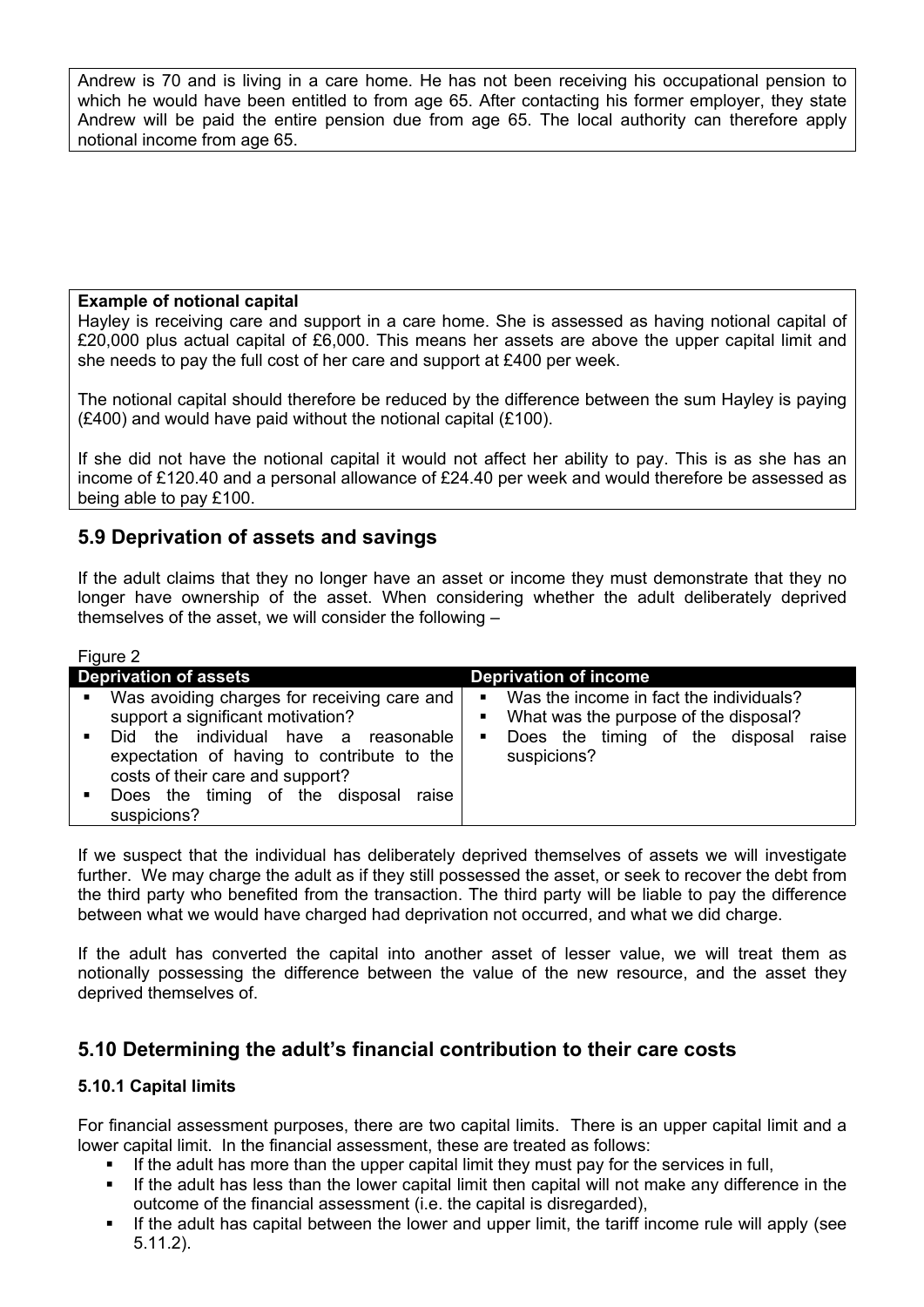If the adult's capital exceeds the upper capital limit and they ask us to make arrangements to meet their needs, we will charge them towards the cost of putting the arrangements in place. This administrative charge does not apply to care home placements. See section 5.3.3 for more information on this charge.

### <span id="page-10-0"></span>**5.10.2 Tariff income rule**

Tariff Income is a notional income which is added to income from other sources before working out the weekly charge. Tariff Income is meant to represent an amount a resident with capital over a certain limit should pay towards their care, not the interest earning capacity of that capital.

It is calculated by taking the actual amount of capital the service user has, then deducting the value of the lower capital limit and dividing the result by 250. The final result is then rounded up to the nearest £1.

### **Example of tariff income**

Nora has £16,455 and the lower capital limit is £14,250; their tariff income would be £9. The calculation is shown below:

- $£16,455 £14,250 = £2,205$
- $\text{£}2.205 \div 250 = \text{£}8.82$
- £8.82 rounded up to nearest  $£1 = £9$

### <span id="page-10-1"></span>**5.10.3 Protected Income**

When assessing how much the adult can contribute towards the costs of their care and support, we will leave the adult with a minimum protected amount to spend as they choose. The amount of protected income is set by the government.

### **Personal Expenses Allowance (PEA) for adults who reside in care homes**

The PEA rate is determined by the Department of Health and communicated in documents called Local Authority Circulars<sup>9</sup>. The amount of PEA is set, but may be adjusted in certain circumstances. We follow statutory guidance<sup>10</sup> on how to treat and adjust PEA in financial assessments.

### **Minimum Income Guarantee (MIG) for adults whose needs are being met outside a care home**

MIG rates are determined by the Department of Health and communicated in documents called Local Authority Circulars. There are a number of different rates that will be applied, depending on the adults' circumstances. The Local Authority circular tells councils how to work out the amount of MIG to allow in financial assessments.

### **Disposable Income Allowance (DIA)**

This allowance applies where there is a deferred payment agreement in place to pay for care home fees (see 5.10.5 for more information on deferred payment agreements and eligibility criteria). The adult can choose to retain up to £144 per week from their income.

### <span id="page-10-2"></span>**5.10.4 'No charge' rule**

We will not charge where the outcome of a financial assessment means that the adult should pay less than £5 per week.

### **Example of the No Charge rule**

<https://www.gov.uk/government/collections/local-authority-circulars>

<sup>10</sup> Care and Support Statutory guidance – Annex C

<sup>&</sup>lt;sup>9</sup> Local authority circulars can be found at: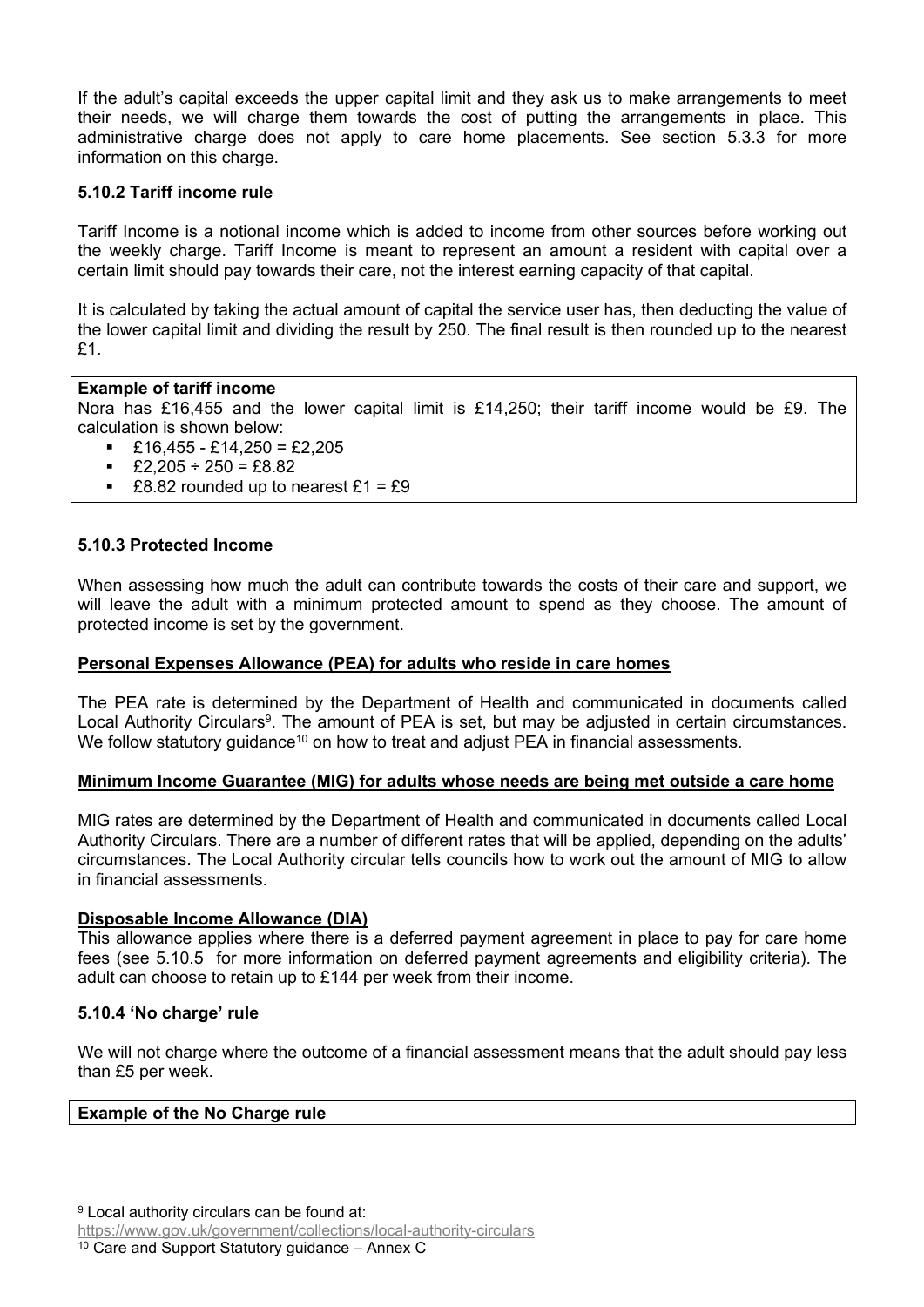Sophie has had a financial assessment to determine how much she should contribute towards her care. The outcome of the assessment means that she has been assessed to pay £4.78 per week. As this amount is lower than £5 per week, she will not be charged.

In the following year, Sophie has a financial reassessment. The outcome of that assessment is that she is assessed to pay £5.52 per week. As this amount is higher than the £5 limit, she will be charged £5.52 per week.

### <span id="page-11-0"></span>**5.10.5 Payment options**

Adults can choose to pay their contribution using a range of methods (including swipe cards, cheques etc.). The preferred method of payment is Direct Debit.

In some circumstances, the adult can defer their charges to pay for care home fees. This is called a Deferred Payment Agreement. See the Deferred Payment Agreement Policy for more information on deferred payments.

## <span id="page-11-1"></span>**5.10.6 Backdated contributions**

We will usually aim to complete financial assessments within 10 working days. It may take significantly longer to complete a financial assessment. For example:

- there have been delays determining the value of the adult's capital,
- we have had to apply to the Court of Protection to address capacity concerns,
- the adult delayed providing the required evidence.

Where we have been unable to establish the adult's contribution in a timely fashion, in most cases we will backdate the adult's contributions to the date we would otherwise have charged

## <span id="page-11-2"></span>**5.11 Financial assessment outcomes**

We will provide the adult (and where appropriate also their advocate, appropriate individual, or other nominated parties) with a copy of their financial assessment within 10 working days of its completion. We will also clearly communicate:

- how the assessment has been carried out,
- the amount that the adult must contribute, and how often,
- <span id="page-11-3"></span>• the reasons behind any fluctuations in their payments (if relevant).

## **6 Mental Capacity**

If the adult lacks mental capacity, they may still be assessed as being able to contribute towards their care. Where possible, we will work with someone who has the legal authority to make financial decisions on behalf of the adult who lacks capacity.

If there is no such person, we will recommend that an application is made for either a DWP Appointeeship or a Court of Protection appointed Deputy. In some cases it could be the Council that acts in one or both of these capacities.

See section **5.11.6** for information on backdating assessed contributions if we cannot complete a financial assessment straight away.

## <span id="page-11-4"></span>**7. Reviews**

We will review the adult's financial assessment at least annually, or

- in response to changing circumstances (for instance the adult inherits significant capital, or they no longer have a dependent child),
- if the adult requests a review.